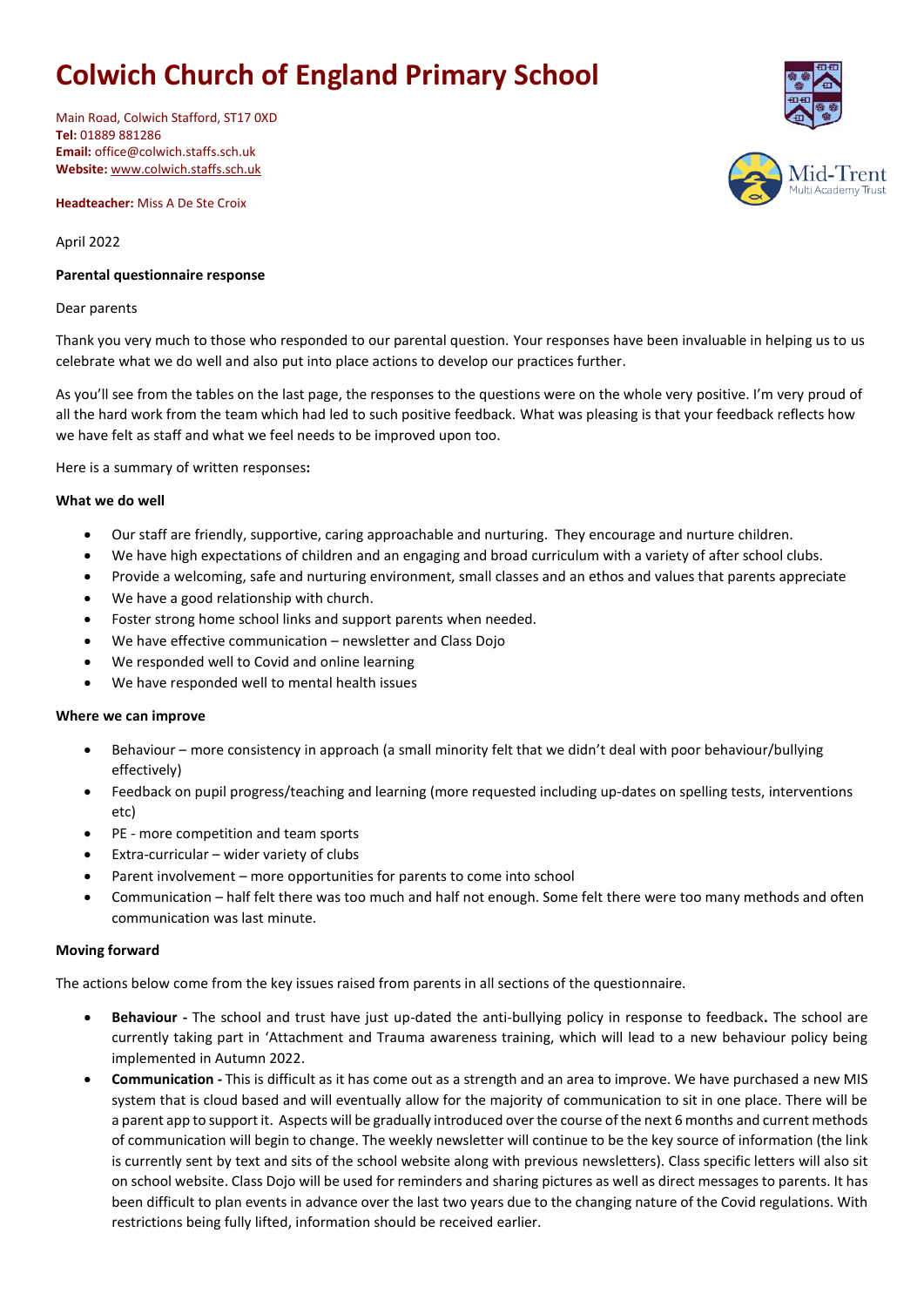- **Parental Involvement -** It has been difficult over the past 2 years to invite parents in to school. Now that restrictions have been lifted, when the summer term calendar is published you will see that there are more activities where parents will be able to come into school and be a part of their children's learning.
- **PE/ Extra-curricular clubs and Enrichment opportunities -** This has suffered due to Covid and is an area we have already planned to improve. The MAT has appointed an ambassador for sports, who is looking at improving extra-curricular clubs and participation in tournaments. This has led to the introduction of three different sports clubs a week and a sports coach is in school on 2 lunch times to lead sporting activities. We are also about to improve lunchtime provision with set activity days. The types of sport available in clubs, has been voted on and chosen by the children. All classes will take part in Forest School sessions over the year. As well as sports clubs, we have also seen art, singing, time to talk and construction clubs in school. There will be more to come in the summer term. Trips are now being booked as well as residential opportunities for children in Years 4-6. We aim to have either a visit out or a visitor in for each class each term. We are also hoping to become more involved in the local community.
- **Colwich as a church school –** From the questionnaire results we can clearly see that we need to promote what we do as a church school as well as our RE curriculum. We are currently in the process of publishing curriculum maps and progression grids for each subject area. These will soon be available on the school website. Across the MAT, we have a working party, exploring how we can create more meaningful cultural experiences and promote diversity across our schools. We have already started by promoting our unique backgrounds during 'Children's Mental Health Week' and 'Anti-bullying Week' and in June we will be holding a 'Commonwealth arts week' to celebrate diversity in the wider world.

All parents who asked to discuss their questionnaires have now been offered appointments to come in to school. If you were unable to come on that day, or if you have any concerns that haven't been addressed above, please contact the school office to arrange an appointment.

Once more, thank you for your contribution to the questionnaire. I look forward to continuing to work with you all to provide a successful learning environment, where all can flourish.

Yours sincerely

**Miss A De Ste Croix Headteacher**